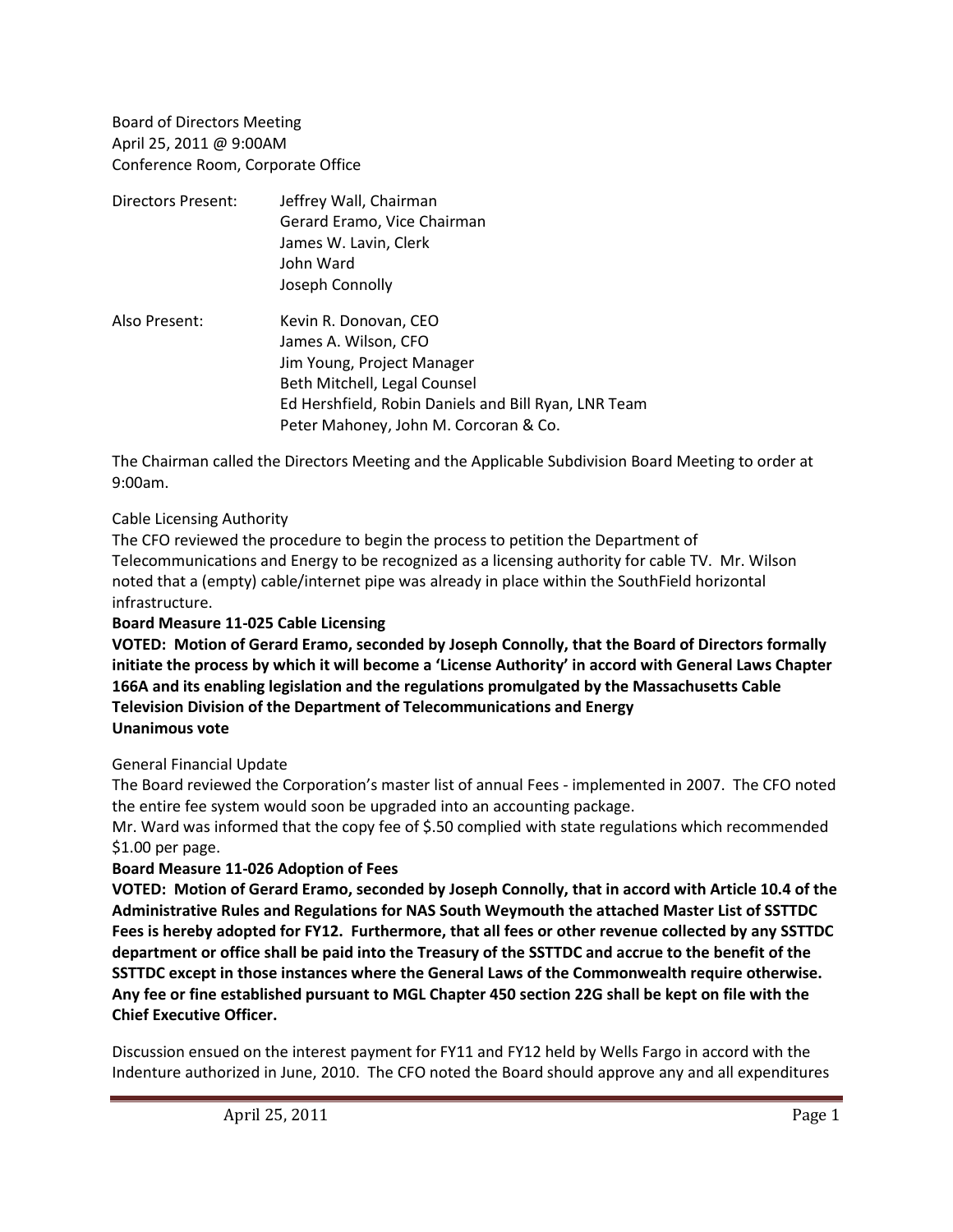including the Bond payments, to comply with the DOR Tax Plan. Mr. Lavin was informed that authorizing FY12 payments at this time would keep the record straight and would satisfy the Dept. of Revenue.

# **Board Measure 11-027 Debt Service Payments**

**VOTED: Motion of John Ward, seconded by Gerard Eramo, that the Board of Directors hereby authorize the payment of the following debt service payments for the so-called infrastructure bond authorized in June, 2010 and 'let' on August 10, 2010:** 

**February 1, 2011 = \$324,034.03; August 1, 2011 = \$345.125.00.00, and February 1, 2012 = \$345,125.00 The Source of funding said payments is the Trust Fund established for the benefit of the SSTTDC and held by Wells Fargo in accord with the Indenture signed by the SSTTDC Unanimous vote**

FY12 Budget Items were reviewed. DOR noted the FY12 Budget for Sewer Enterprise and Water Enterprise Funds needed to contain administrative and allocated costs associated with a stand-alone operation, with a certified operator to run the system, given that we have begun the installation of meters.

Mr. Lavin was informed that it was highly unlikely that one individual would have both water and sewer certifications; and that the Corporation would consider consultants/engineers on a part-time or on-call basis during FY12 work.

# **Board Measure 11-016 FY12 Sewer Enterprise Fund**

**VOTED: Motion of Joseph Connolly, seconded by James Lavin, that the South Shore Tri-Town Development Corporation raise and appropriate the sum of \$227,500 to provide for all the expenses for the maintenance and operation of the Sewer Enterprise Fund for the fiscal year 2012 and that the several sums herein set forth are hereby approved for the several purposes and are subject to the conditions specified, and the sources of funding for said expenditures are as outlined in the Revenue Projections and incorporated herein**

**Unanimous vote**

# **Board Measure 11-017 FY 12 Water Enterprise Fund**

**VOTED: Motion of Gerard Eramo, seconded by James Lavin, that the South Shore Tri-Town Development Corporation raise and appropriate the sum of \$138,900 to provide for all the expenses for the maintenance and operation of the Water Enterprise Fund for the fiscal year 2012 and that the several sums herein set forth are herby approved for the several purposes and are subject to the conditions specified, and the sources of funding for said expenditures are as outlined in the Revenue Projections and incorporated herein**

**Unanimous vote**

# **Board Measure 11-014 FY11 Sewer Enterprise Fund**

**VOTED: Motion of James Lavin, seconded by Gerard Eramo, that the South Shore Tri-Town Development Corporation raise and appropriate the sum of \$192,500 to provide for all the expenses for the maintenance and operation of the Sewer Enterprise Fund for the fiscal year 2011 and that the several sums herein set forth are hereby approved for the several purposes and are subject to the conditions specified, and the sources of funding for said expenditures are as outlined in the Revenue Projections and incorporated herein**

**Unanimous vote**

**Board Measure 11-015 FY11 Water Enterprise Fund VOTED: Motion of Gerard Eramo, seconded by James Lavin, that the South Shore Tri-Town**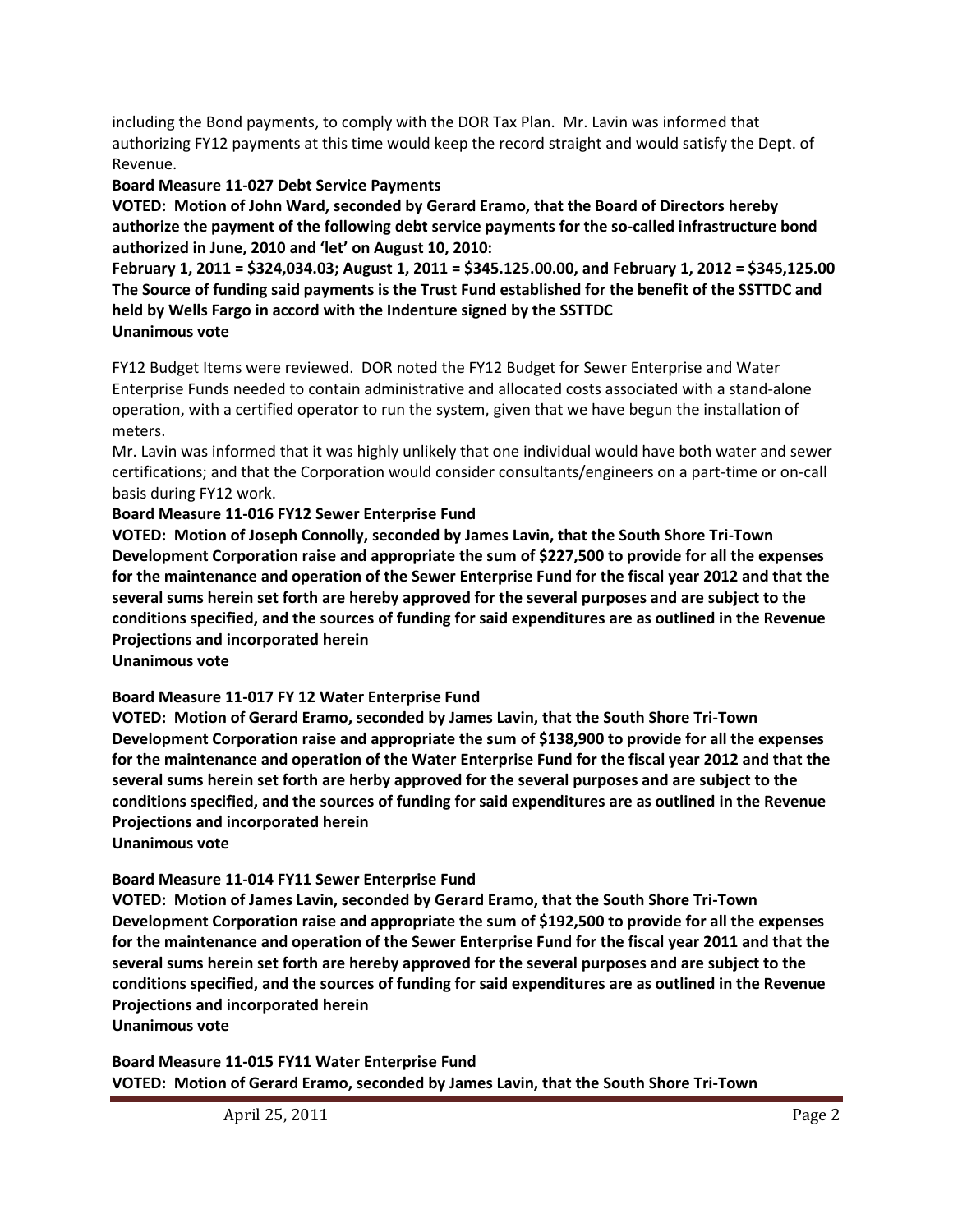**Development Corporation raise and appropriate the sum of \$120,000 to provide for all the expenses for the maintenance and operation of the Water Enterprise Fund for the fiscal year 2011 and that the several sums herein set forth are hereby approved for the several purposes and are subject to the conditions specified, and the sources of funding for said expenditures are as outlined in the Revenue Projections and incorporated herein Unanimous vote**

Discussion ensued on establishing a rate structure to cover all costs associated with the Water and Sewer Enterprise Funds.

## **Board Measure 11-019 Enterprise Funds Rate Structure**

**VOTED: Motion of Gerard Eramo, seconded by James Lavin, that the South Shore Tri-Town Development Corporation set the following rate structure for the Water and Sewer Enterprise Funds: Charges assessed by the Town of Weymouth plus five (5) percent to cover the cost of administration Unanimous vote**

Mr. Connolly was informed that there was no limit on administrative fees and that 5% was fair for now. If needed adjustments would be made prior to setting the FY12 tax rate. Mr. Walls was informed that Town of Weymouth bills were paid through February 2011 and that the Corporation was essentially running 45 days behind the actual billing.

The CFO noted under the terms and conditions of the Bond authorization the Directors were required to annually approve the special assessment roll. The Board reviewed the FY12 roll identifying ownership changes and the special assessment for which the entity is liable. John M. Corcoran & Co. requested, as a condition of closing with LNR, that the Corporation identify the portion their three parcels would be responsible for in special assessments (to be implemented in FY13).

Mr. Lavin was informed that the Board of Assessors had approved the special assessments; the Directors would approve the tax rate; and DOR would approve the form and method of special assessment calculations and the tax rate as a whole.

## **Board Measure 11-020 Special Assessments Reallocation**

**VOTED: Motion of Joseph Connolly, seconded by Gerard Eramo, that the Board of Directors approve the FY12 Special Assessment Reallocation of Assessments for FOST 1 and 2 as submitted to the Corporation by MUNICAP in accord with the approved bond authorization of April 27, 2010, Board Measure 10-014**

## **Unanimous vote**

The CFO informed the Board that the FY12 Budget included first time operating expenses and first time recommendation to the Board of Assessors on the abatement/ overlay account for FY12, noting that the Assessors would have final say in accordance with the statutes.

The Directors reviewed the Budget categories. Discussion ensued on the Treasurer and CFO positions adopted in the SSTTDC Tax Plan. The Treasurer position would be filled in FY12. Mr. Wilson noted the Advisory Board adopted the FY12 Budget at their April 14<sup>th</sup> meeting.

Mr. Lavin thanked the members of the Advisory Board for the time and attention they put into the budget process.

# **Board Measure 11-018 FY12 Budget**

**VOTED: Motion of John Ward, seconded by Gerard Eramo, that the South Shore Tri-Town Development Corporation raise and appropriate the sum of \$1,525,101.75 to provide for all the expenses for the maintenance and operation of the several departments and activities for the fiscal year 2012 and that the several sums herein set forth are hereby approved for the several purposes**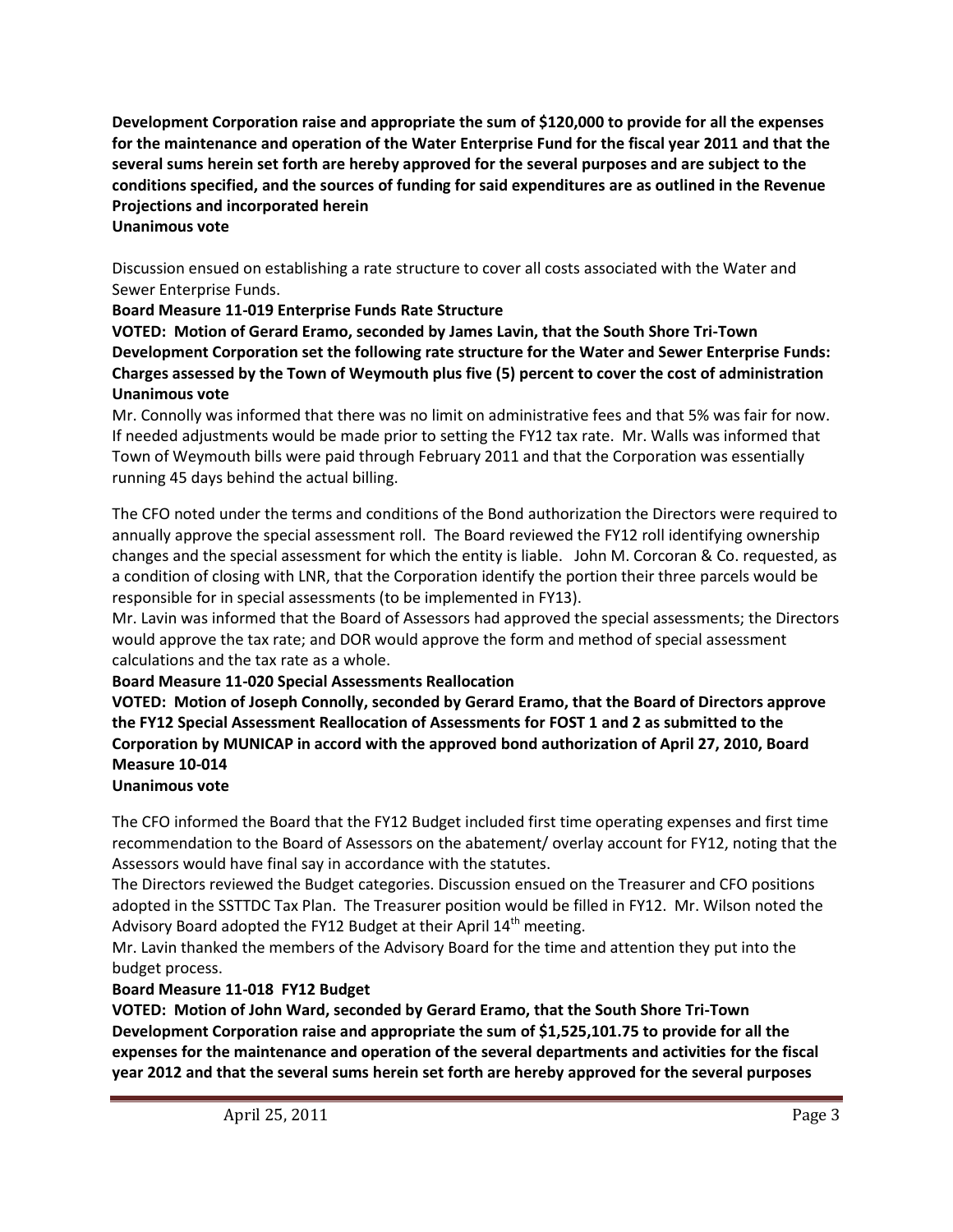## **and are subject to the conditions specified, and the sources of funding for said expenditures are as outlined in the Revenue Projections and incorporated herein Unanimous vote**

## Applicable Subdivision Board

The Project Manager noted that LNR was proceeding with the sale of Parcels R9, R10 and R11 to John M. Corcoran & Co. (SouthField Commons). As part of the process the Corporation was required to look at the horizontal construction, to see that it's completed in accordance with the Definitive Subdivision Plan, SouthField Phase 1A. If satisfactory, a Partial Certificate of Performance would release those three particular parcels from the Covenant and the Terms and Conditions in the Certificate of Action.

Mr. Connolly was informed by Ms. Daniels that the SouthField Commons Project would consist of 4 story residential buildings, and that those particular building forms were exempt from the PLA between LNR and the Quincy and South Shore Building &Construction Trades Council of the AFL-CIO (Trades Council). Mr. Mahoney informed the Board that an invitation to bid on the project was sent to the Trades Councils. The Chairman was informed by Ms. Daniels that the PLA between LNR and the Trades Council referred to specific building forms and that the Agreement defined "project" and "non-project" work. The Board requested a copy of the PLA between LNR and the Trades Council. Mr. Connolly voiced concern that one union bid (associated with IBG's project) was a matched price, but ignored; and he requested clarification on the issue. Ms. Daniels stated the PLA gave the Trades Council the entire commercial, horizontal, institutional and PBC amenity work in exchange for excluding residential –the exception being 5-story or higher buildings, which would be union work. The CEO was informed that a podium building was a platform building built on top of a garage (at grade or below grade).

Mr. Wall and Mr. Connolly voiced frustration that the project was sold to the three Host Communities as union based for the majority of the work, but that was not happening. It had come to their attention that the unions may have been excluded from one of the prior bidding. Mr. Connolly voiced serious concerns with that. Ms. Daniels noted that Mr. Chase explained to the PLA obligations to the residential builders, closely monitored the bid process, and was in direct contact with the union officials. The Chairman thanked Ms. Daniels for that update.

Mr. Connolly asked that the builders give a good faith effort to favor organized labor bids with matched pricing. Mr. Hershfield stated LNR would do everything possible to enforce the PLA, if they are aware that builders were not living up to it. Ms. Daniels noted one IBG single family project was using a subcontractor from Local 17.

The Project Manager informed the Board that the Certificate of Performance for John M. Corcoran parcels was all set – horizontal work was completed to his satisfaction.

**Board Measure 11-028 Partial Certificate of Performance Lots R9, R10 and R11**

**VOTED: Motion of James Lavin, seconded by John Ward that the requirements for the construction of ways and public services specified in the phase 1A Definitive Subdivision Plan dated April 6, 2007, as amended by the Applicable Subdivision Board, have been completed to the satisfaction of the Applicable Subdivision Board to adequately serve Lots R9, \$10 and R11 on the Plan entitled "Definitive Subdivision Plan, SouthField Phase 1A", last revised November 24, 2010, by Kimley-Horn and Associates, Inc., and that the Horizontal Development (as such term is defined in the Amended & Restated Disposition and Development Agreement, as amended), has been completed for Lots R9, \$10 and R11.** 

#### **And**